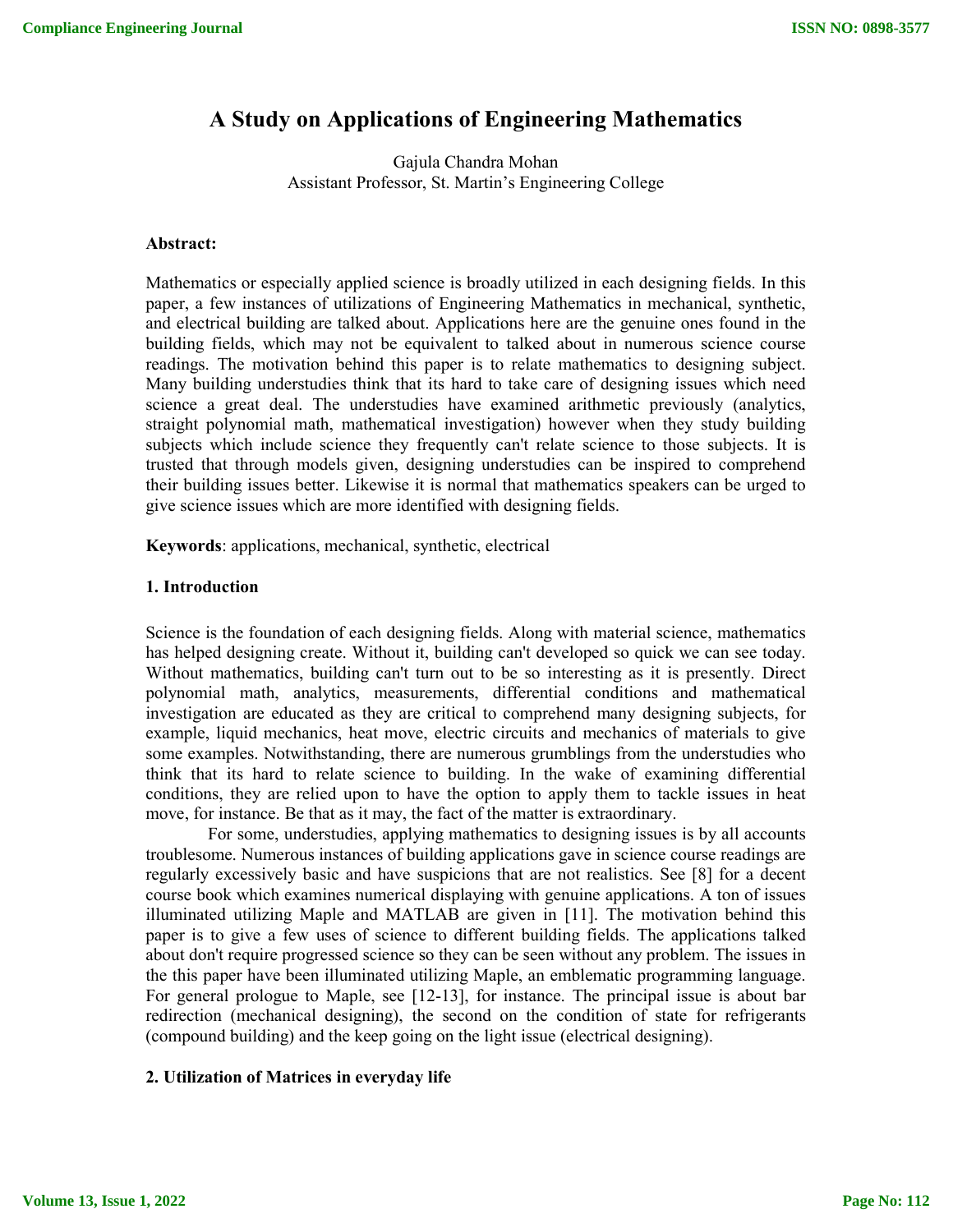Matrices are utilized substantially more in everyday life than individuals would have suspected. Indeed it is before us consistently when going to work, at the college and even at home.

Realistic programming, for example, Adobe Photoshop on your PC utilizes grids to handle straight changes to deliver pictures. A square lattice can speak to a straight change of a mathematical item.

For instance, in the Cartesian X-Y plane, the lattice mirrors an item in the vertical Y hub. In a computer game, this would deliver the topsyturvy identical representation of a professional killer reflected in a lake of blood. On the off chance that the computer game has bended reflecting surfaces, for example, a gleaming metal shield, the framework would be more muddled, to stretch or therapist the reflection.

In material science related applications, matrices are utilized in the investigation of electrical circuits, quantum mechanics and optics. Architects use matrices to show physical frameworks and perform exact estimations required for complex mechanics to work. Hardware organizations, plane and rocket, and in substance designing all require totally aligned calculations which are acquired from lattice changes. In clinics, clinical imaging, CAT sweeps and MRI's, use networks to work.

While in programming which is instructed at the college, matrices and reverse networks are utilized for coding and encoding messages. A message is made as a grouping of numbers in a double arrangement for correspondence and it follows code hypothesis for settling.

In mechanical technology and mechanization, lattices are the fundamental parts for the robot developments. The contributions for controlling robots are acquired dependent on the computations from lattices and these are precise developments.

Numerous IT organizations additionally use lattices as information structures to follow client data, perform search questions, and oversee data sets. In the realm of data security, numerous frameworks are intended to work with lattices. Networks are utilized in the pressure of electronic data, for instance in the capacity of biometric information in the new Identity Card in Mauritius.

In topography, frameworks are utilized for making seismic studies. They are utilized for plotting diagrams, insights and furthermore to do logical examinations and exploration in practically various fields. Networks are likewise utilized in speaking to this present reality information resembles the number of inhabitants in individuals, newborn child death rate, and so on. They are best portrayal techniques for plotting reviews. In financial aspects enormous lattices are utilized for streamlining of issues, for instance in utilizing resources, regardless of whether work or capital, in the assembling of an item and overseeing huge flexibly chains.

# **3. Utilization of Statistics, in actuality, issues**

Insights can be characterized as a kind of numerical examination which includes the strategy for gathering and breaking down information and afterward summarizing the information into a mathematical structure for a given arrangement of verifiable information or certifiable perceptions.

In our every day life, we gather data which causes us in settling questions with respect to the world in which we live, that is measurements.

One primary model is climate figure. These graphs and data that you see on the TV are acquired utilizing measurements that contrast last climate conditions and current climate to anticipate future climate.

At whatever point there's a political race as the one arriving in a couple of days in Mauritius, the press counsel factual overviews with the populace when they attempt to foresee the champ. Up-and-comers use insights to know for instance that 20,000 of these electors will be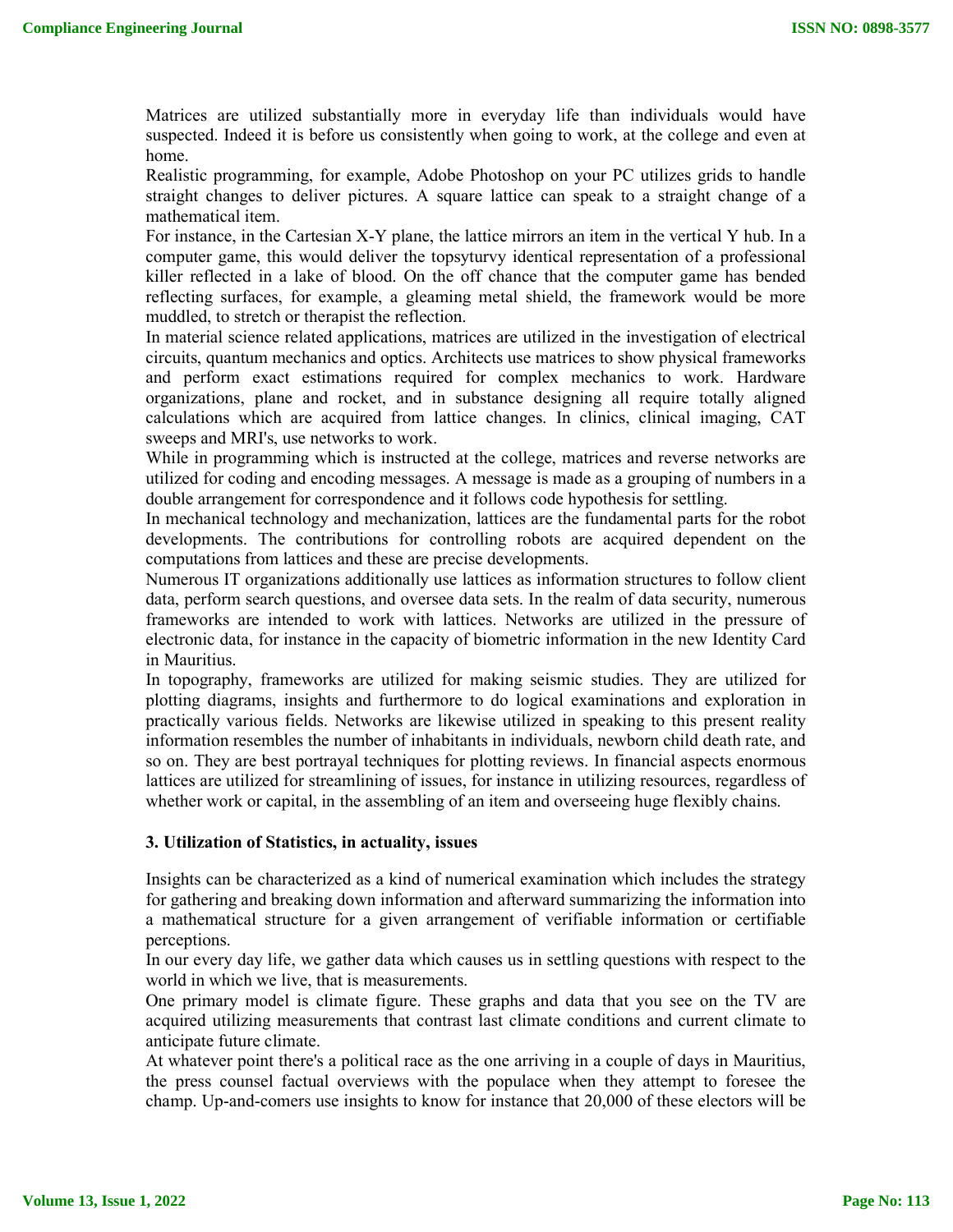between the age of 18 and 22, that is this will be their first political race and subsequently attempt to zero in their mission more on benefits for these youthful grown-ups. Insights have an influence where your chosen government will be comprised of.

In ventures and organizations it is critical to be quick and precise in dynamic. They use measurements to recognize what clients need and accordingly comprehend what to deliver and sell and in what amounts. Insights assists with arranging creation as indicated by the flavor of the clients, the nature of the items or accessibility of materials. Great choices can be made about the area of business, promoting of the items, budgetary assets and so on… Discover how UKEssays.com can support you!

Our scholastic specialists are prepared and holding back to help with any composing venture you may have. From straightforward exposition plans, through to full theses, you can ensure we have an assistance entirely coordinated to your necessities.

Insights are additionally utilized in horticulture to recognize what measure of yields is developed for the current year in contrast with earlier years or what has been the interest for a specific harvest during the previous 5 years or quality and size of vegetables become because of utilization of various composts.

Last Friday was the outcomes day for the CPE tests in Mauritius and insights were utilized to look at the changed pass rates for young ladies contrasted with young men and how the entire pass rate have advanced during the previous years. These insights causes the administration to decide if the instruction framework in the nation should be altered or totally re-executed.

In clinical investigations researchers must show a factually substantial pace of adequacy before any medication can begin to be recommended in medical clinics and drug stores. Insights are behind each clinical examination you find out about. For instance a continuous case, the Ebola infection. Measurements are utilized to decide the quantity of tainted people in various nations and these information assists with notice neighboring nations about the dangers they are presented to.

# **4.Use of Regression, all things considered, issues**

Connection and relapse are to a great extent utilized strategies to investigate the connections between quantitative factors. A connection takes a gander at the legitimacy of the connection among factors and relapse assists with deciding the idea of the relationship, or how it acts. This permits forecasts to be made. These techniques are exceptionally valuable, however effortlessly abused.

Relapses can be utilized in business to assess patterns and make gauges. For example in the event that an organization's deals have expanded quickly consistently for as long as years, utilizing a straight relapse on the business information with month to month deals on the ypivot and time on the x-hub would deliver a line that delineates the rising pattern in deals. In the wake of acquiring the pattern line, the organization could utilize the incline of the line to envision deals in future months.

An organization can utilize straight relapse to decide the best deal cost for a specific item purchased by clients. This should be possible by plotting a chart of cost against amount. The subsequent line would signify how clients lessen their utilization of the item as the cost increments. This could help in dynamic of the costs of future items.

Straight relapse can be utilized in evaluating hazard. For example a medical coverage organization will plot number of cases per client against age and by perusing the diagram derive that more seasoned clients will in general make more health care coverage claims. The aftereffects of such an examination may prompt significant business choices made to represent hazards.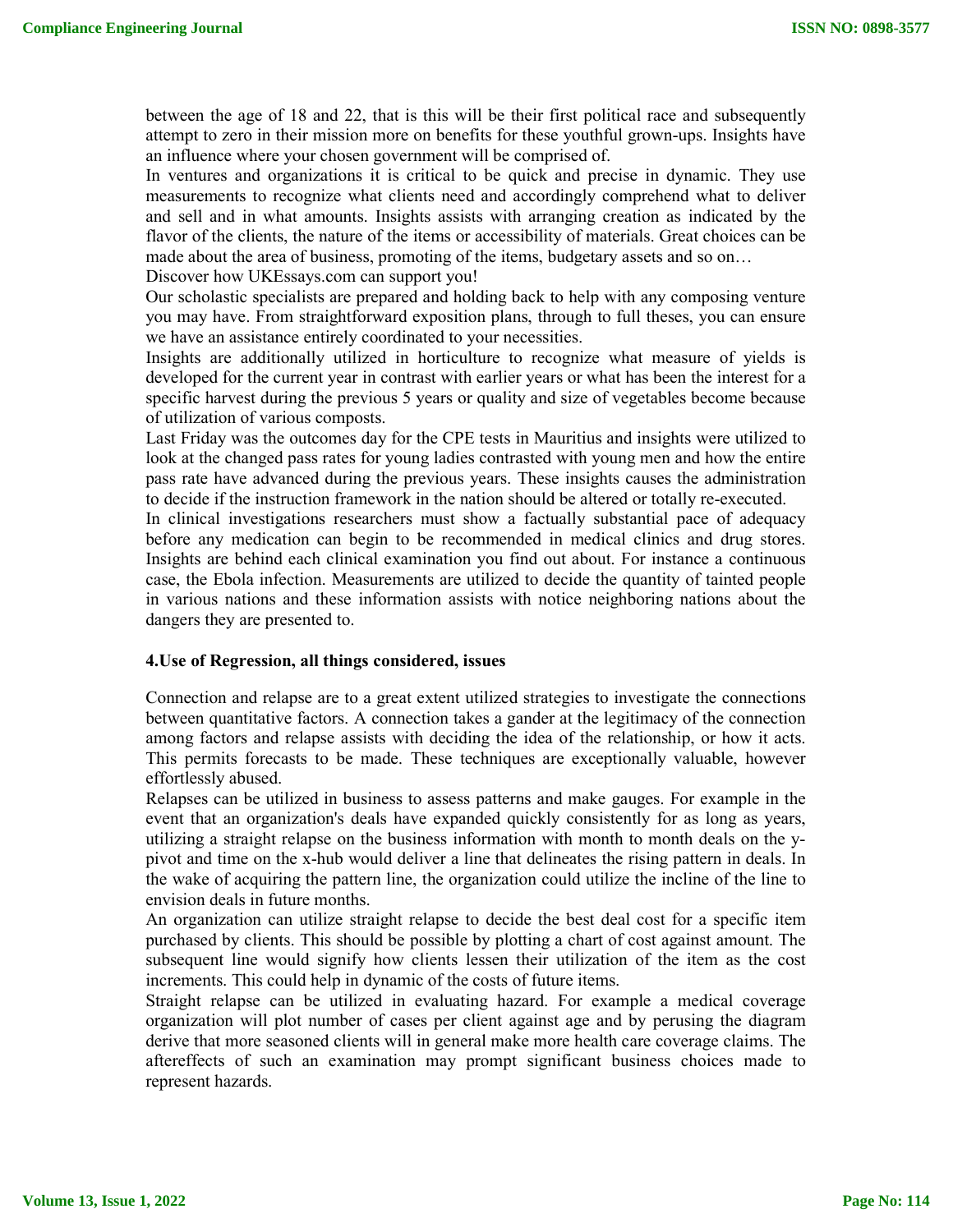## **5. Use of Correlation, in actuality, issues**

For example a scientist proposed that taller individuals have higher confidence. In the wake of breaking down his information and thinking of a r-estimation of .08, he deserts his speculation in light of the fact that the two factors don't have all the earmarks of being emphatically related by any stretch of the imagination.

Another region where connection is utilized is in the investigation of insight where examination has been done to test the quality of the connection between the I.Q. levels of indistinguishable and non-indistinguishable twins.

In clinical investigations, relationship is utilized generally and one for example is the investigation to test if glucose level is identified with the age of an individual.

Connection is generally utilized in research examines. In schools for example an utilization of connection would be the investigation of how an understudy who has numerous unlucky deficiencies has a decline in grades or the more long periods of instruction you complete, the higher your procuring potential will be.

In the games zone connection is utilized extensively by mentors to create exercise schedules. Some regular relationships are: the additional time an individual spends running on a treadmill, the more calories he will consume or the more you practice your center muscles, the more steady your body gets.

## **6.Conclusions**

In this paper, four of uses of Engineering Mathematics three diverse building fields have been introduced. The issues are from reality. Every issue is explained utilizing Maple. The issues don't require progressed mathematics to unravel. Building understudies with solid foundation in math and mathematical investigation can unravel them with no trouble. It is normal that the issues introduced in this paper can inspire building understudies to comprehend arithmetic better. Science ought to be pleasant as it has helped designing advanced

#### **References**

- [1] Gere, J.M. and Timoshenko, S.P., *Mechanics of Materials, Third SI Edition*. Dordercht: Springer Science+Business Media,1991.
- [2] Popov, E., *Engineering Mechanics of Solids*. New Jersey: Prentice-Hall, 1990.
- [3] J. E. Connor, J.E. and andFaraji, S., *Fundamentals of Structural Engineering*. Berlin Heidelberg: Springer-Verlag,2012.
- [4] Hjelmstad, K.D., *Fundamentals of Structural Mechanics, Second Edition*. New York: Springer-Verlag,2005.
- [5] White, R.E. and andSubramaniam, V.R., *Computational Methods in Chemical Engineering with Maple*. Springer-Verlag.Berlin Heidelberg, 2010.
- [6] Keil, F., Mackens, W., Vo, H. And Werther, J., *Scientific Computing in Chemical Engineering*.Springer-Verlag, Berlin Heidelberg,1996.
- [7] Caldwell, J. and Ram, Y.M., Mathematical Modelling, Springer Science+Business Media. Dordercht,1999.
- [8] Braun, M., *Differential Equations and Their Applications*, Springer Science+Business Media. New York,1993.
- [9] Jacobsen, R.T., Penoncelo, S.G. and Lemmon, E.W., Thermodynamic Properties of Cryogenic Fluids. Springer Science+Business Media, New York,1997.
- [10] Reid, R.C., Prausnitz, J.M. and Poling, B.E., The Properties of Gases and Fluids. McGraw-Hill Inc., New York,1987.